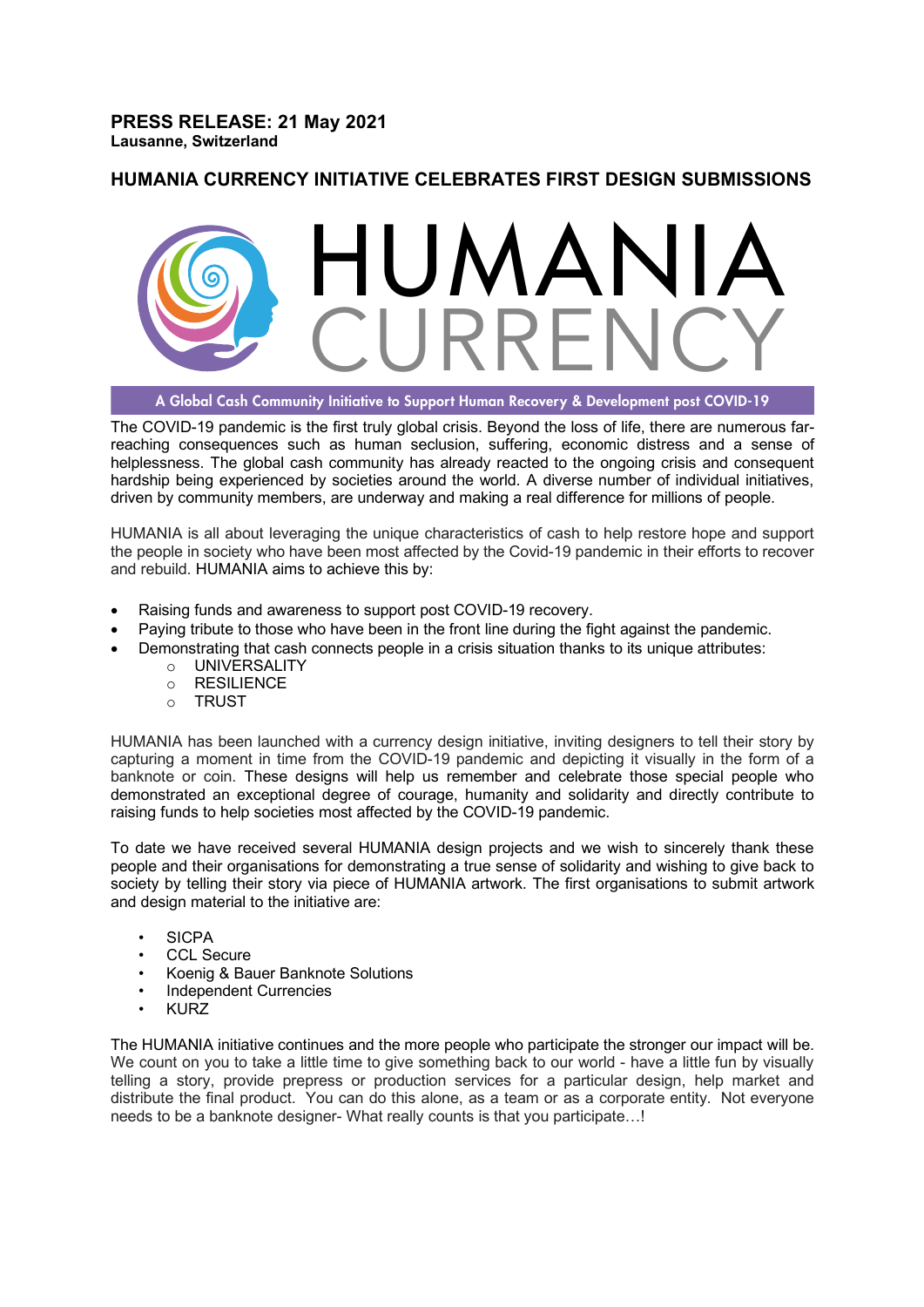Here are some of the HUMANIA designs received to date:



**Title:** Organic Algortihms **Designers:** Sebastian Freuler & Gregory Syrvet **Web:** www.sicpa.com

The HUMANIA specimen alludes to current social issues that have arisen during the pandemic. With the rise of digital communication and social distancing, we seem to be drifting away from the human experiences and connections we knew only a year ago. The specimen questions the essence of our human experience and how it is changing. Two faces stare at each other through polymer windows connected through the web of geo-localized information: a two-faced society, the self and the digital self. Our human DNA merges with information gathered through ever-expanding digital webs that simultaneously bring us together yet distance us from one another.

*"With the rise of digital communication and social distancing, we seem to be drifting away from the human experiences and connections we knew only a year ago."*

- *Sebastian Freuler, SICPA*



**Title:** The Future Opens its Arms to Us **Designer:** Carlos Almenar-Diaz **Web:** www.cclsecure.com

The Coronavirus has left us all in dismay. A virus that has forced many of us to remain confined and isolated for long periods. A virus that has disrupted the economies, education, culture of all world nations without exception. A virus that has distanced us from our loved ones. A virus that has made us reflect and change our lifestyle and how we work.

The Humania project is a journey for all of us. This initiative through art and currency design, serves as channel that allows us to join forces, build to bring us back together celebrating and paying tribute to people with the spirit of collective solidarity and humanity during the Covid-19 pandemic. At CCL Secure a banknote concept called Humania Currency has been created, under the motto: The Future Opens its Arms to Us. The design is conceptualized depicting the reconstruction of a new world, it is a modern concept inspired by geometric figures and colours to represent a futuristic polymer note that opens our imagination to the future. The message of this note is the outlook towards a new world where society harmoniously integrates with nature through the solid foundations of respect for our environment and our community since we are all part of a global society.

*"The message in this design is the outlook towards a new world where society harmoniously integrates with nature through the solid foundations of respect for our environment and our community since we are part of a global society"*

 *-Carlos Almenar-Diaz, CCL Secure*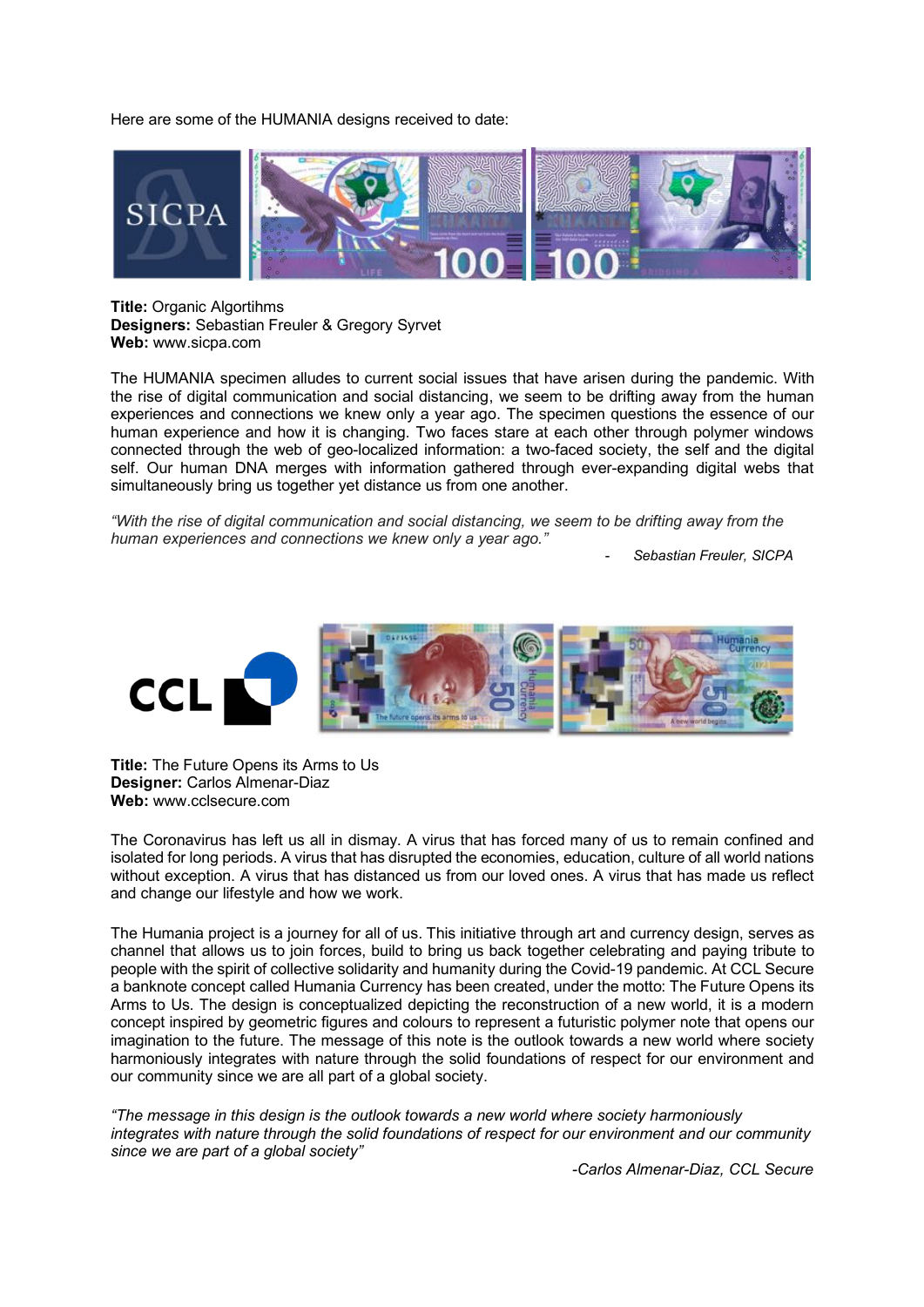

**Title:** Solving Inequality **Designers:** Michelle Bonzon-Vuilleumier/ Giovanni Galuffo **Web:** www.banknote-solutions.koenig-bauer.com

Any form of crisis brings out inequalities and makes them more visible. The health crisis we are experiencing disproportionately affects the most vulnerable individuals in crucial dimensions such as health spending, access to education, the labor market, gender equality, etc. It reinforces intra and intercountry inequalities. In all major crises, ambitious political measures are necessary to ensure a better distribution of wealth, equality of opportunity and gender and a more humane economy for all. All humans, regardless of their origin, social status or race, are interconnected with their fellow human beings. This is clearly visible through the crisis in the difficulties we are going through that separate us, but also through the numerous acts of solidarity and mutual aid that recreate social links and restore faith and courage in a brighter future.

*"The health crisis we are experiencing disproportionately affects the most vulnerable individuals in crucial dimensions such as health spending, access to education, the labour market, gender equality, etc."*

 *-Michelle Bonzon- Vuilleumier,Koenig & Bauer Banknote Solutions*



## **Title:** Humanity

#### **Designers:** Phillipe Mermoud/Jérome Badan

Humanity in a first sense refers to all human. It is on this sense that this project focused and developed. The goal is to break out stereotypes of race, skin color, etc. The project is focused on connectivity, interconnectivity between people which symbolizes a human chain, knowledge, mutual aid. The objective being to remain neutral so that the different cultures, races can identify with it and that no emphasis be placed on any skin color, religion or others.

*"The project is focused on connectivity, interconnectivity between people which symbolizes a human chain, knowledge, mutual aid."*

 *-Phillipe Mermoud, Koenig & Bauer Banknote Solutions*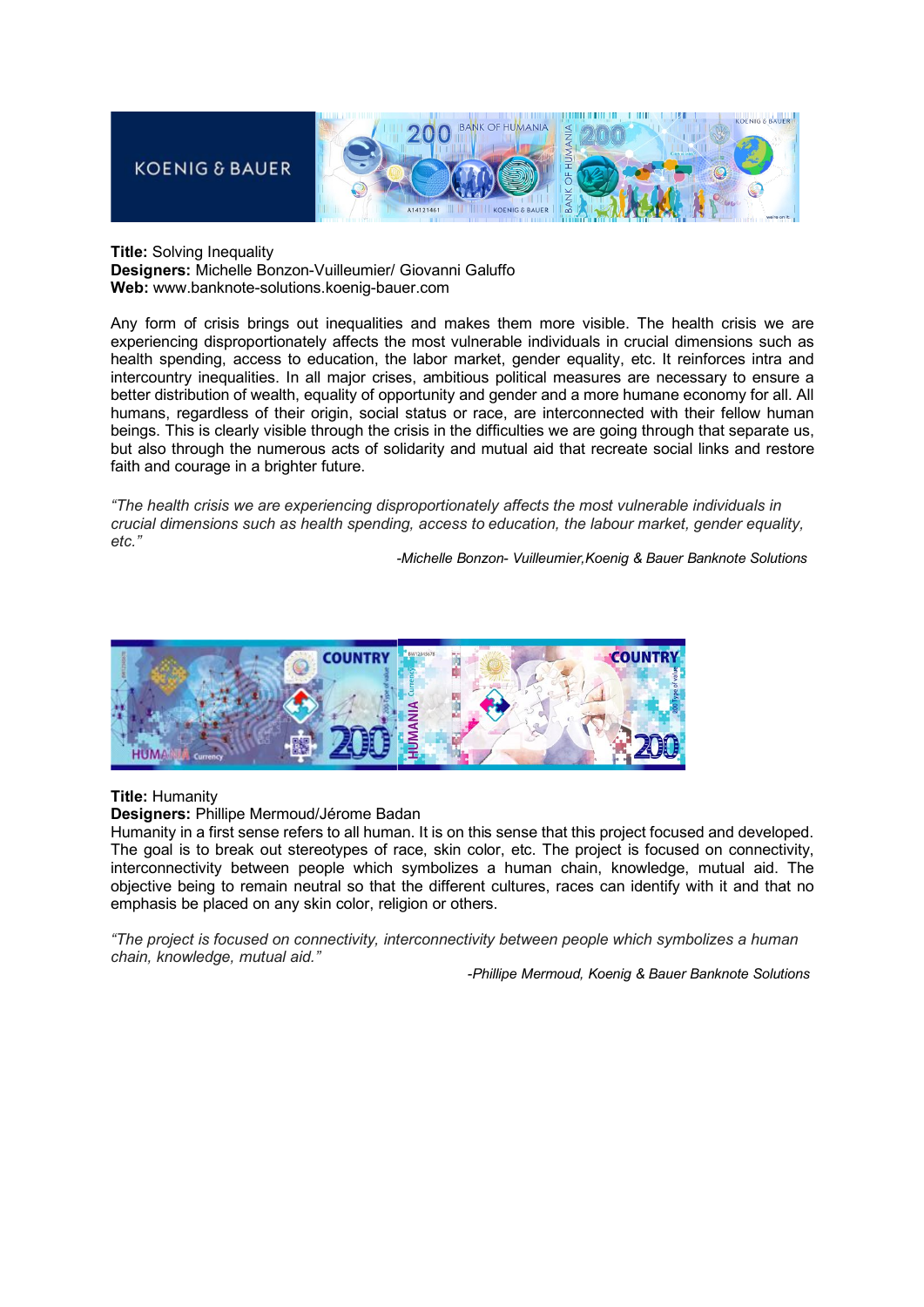



**Title:** Sincerity/Home Schooling **Designer:** Tom Badley **Web:** www.independentcurrencies.com

## **SINCERITY**

Depicting Humanity's shared experience in reference to Covid-19 creates a challenging layer. The actions of governments' response have been met with every reaction: from complete acquiescence, to violent backlash. Regardless of the politically correct perspective, any cash product that is not sympathetic to the public's diverse experience is doomed. My design is purposefully absent of Covid imagery, and instead features a seated meditating figure: a universal symbol of quiet introspection.

#### **HOME SCHOOLING**

The enduring image of Covid-19 will be the homeschooling phenomenon. Whereas before, the children were conveniently dropped at school in the morning, and the parents were compelled to their place of work. The collapse of both worlds into one has forced both parents and children to question their role, their ability to perform, and the function or disfunction of their own family unit. The consequences this introspection will have on the nature of education, family, work, and of course money itself, will change the direction of the world, forever.

*"I consider cash to be the most sincere of payment methods: it is sensory, engaging us with touch and visuals; it is face-to-face, local; the point of exchange is more than financial, it is Human" -Tom Badley, Independent Currencies*



**KURZ SECURITY ELEMENT Development Designer:** Reto Karrer **Web:** www.kurz-world.com

KURZ, the industry leader in foil security feature technology for over 30 years, approached the HUMANIA project from a different perspective. Rather than elaborating a complete design, the KURZ feature development team decided to support and facilitate other HUMANIA designers by developing HUMANIA-specific KINEGRAM® security features. These security elements use different formats and technologies for a seamless integration into each specific artwork. Many years of experience in designing, manufacturing, delivering and application of patches, stripes or threads for banknotes enables KURZ to act as a consulting team partner already at the early stage of a banknote design project. This approach not only added a new element to the project but fully embraces the HUMANIA philosophy of working together to do some good. The KURZ team worked hand in hand with designers to help bring the designs to life through movement and animation as can be seen from the first sketches of individual KINEGRAM® elements developed exclusively for the HUMANIA project.



*"The KINEGRAM® platform offers unparalleled options for visual appearance and individual banknote design integration for our partners, boasting a multitude of both optical security effects as well as*  different technologies to create stunning visual impressions." -Peter Muehlfelder, KURZ